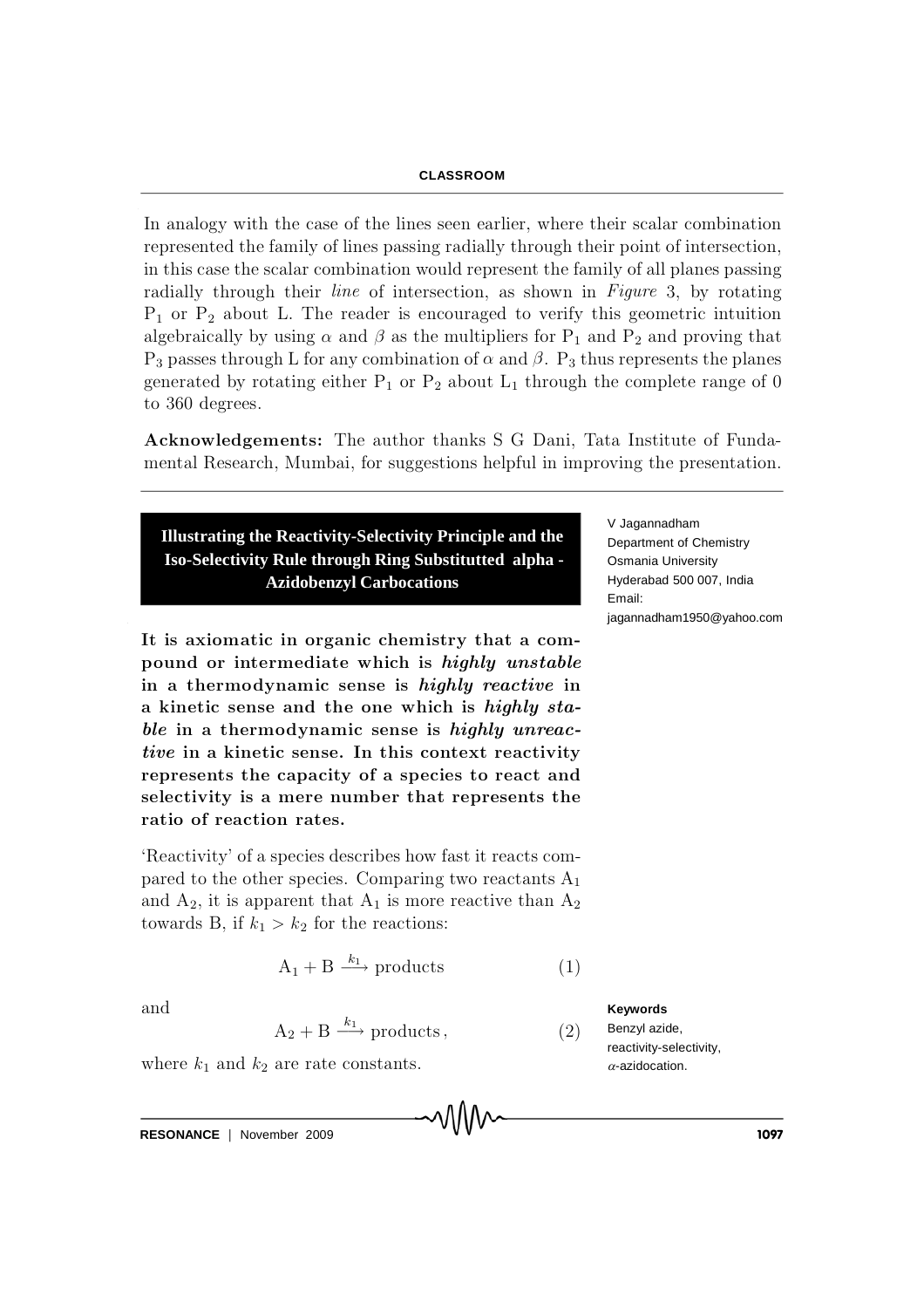'Selectivity' of a species is a measure of the extent to which its rates of reaction with various substrates differ. It measures something quite different from reactivity. Consider the reactions of HO<sup>•</sup> and  $Br_2^{\bullet-}$  with  $Fe^{2+}(H_2O)_6$  and  $Cr^{2+}(H_2O)_6$ as examples.

$$
HO^{\bullet} + [M(H_2O)_6]^{2+} \to H_2O + [(H_2O)_5M(OH)]^{2+},
$$
\n(3)

$$
Br_2^{\bullet-} + [M(H_2O)_6]^{2+} \to Br^- + [(H_2O)_5 MBr]^{2+} + H_2O , \qquad (4)
$$

where M stands for Fe or Cr.

In Table 1 the second order rate constants for the reactions in  $(3)$  and  $(4)$  are given [1-4]. The rate constants of HO<sup>•</sup> with Fe<sup>2+</sup> and Cr<sup>2+</sup> are greater than those of  $\text{Br}_2^{\bullet-}$ , which means that  $\text{HO}^{\bullet}$  is more reactive than  $\text{Br}_2^{\bullet-}$  towards the metal ions.  $HO^{\bullet}$  is less discriminating than  $Br_2^{\bullet-}$  towards the two metal ions. The result is that the rate constants of  $HO^{\bullet}$  with the two metal ions differ only by a factor of ten, whereas the rate constants of  $\text{Br}_2^{\bullet-}$  differ by a large factor of about 500. It is clear that the more reactive  $HO^{\bullet}$  is less selective and the less reactive  $Br_2^{\bullet -}$ is m ore selective.

This concept can also be applied to organic reactive intermediates and their neutral adducts [5] such as the three benzyl-gem-diazides (1) and their  $\alpha$ -azidobenzyl carbocations  $(2)$ . Benzyl-gem-diazides  $(1)$  were synthesized by the reported procedure [5]. Treating benzaldehyde  $(16 \text{ mmol})$  with azidotrimethylsilane  $(2.5$ equivalents added over a period of 2h) in presence of  $SnCl<sub>2</sub>2H<sub>2</sub>O$  (0.06 equivalents) in dichloromethane (10 ml) at 0  $^{\circ}$ C under argon and then stirring for 20 h at room temperature  $(72 h)$  in the case of 4-nitrobenzaldehyde). Purification by column chromatography on basic alumina using solvent mixtures of  $5-25\%$ ethyl ether and hexane as eluents gave the diazides as clear oils. (Caution! These compounds are explosive when dealing in large quantities. Of course it is safe when small amounts of the order of mmols are handled). The cations  $(2)$  are formed by solvolysis of the neutral compounds in water by an  $S_N1$  mechanism  $(Scheme 1).$ 

*Table 1. Second order rate constants for the reactions of hydroxyl and bromine radicals with Fe2+ and Cr2+ .*

| Radical          | k, mol <sup>-1</sup> sec <sup>-1</sup> |                     |  |  |
|------------------|----------------------------------------|---------------------|--|--|
|                  | $Fe^{2+}(H_2O)_6$                      | $Cr^{2+}(H_2O)_6$   |  |  |
| $HO^{\bullet}$   | $4.3 \times 10^{8}$                    | $4.8 \times 10^{9}$ |  |  |
| $Br_2^{\bullet}$ | $3.6 \times 10^{6}$                    | $1.9 \times 10^{9}$ |  |  |

**1098 RESONANCE** | November 2009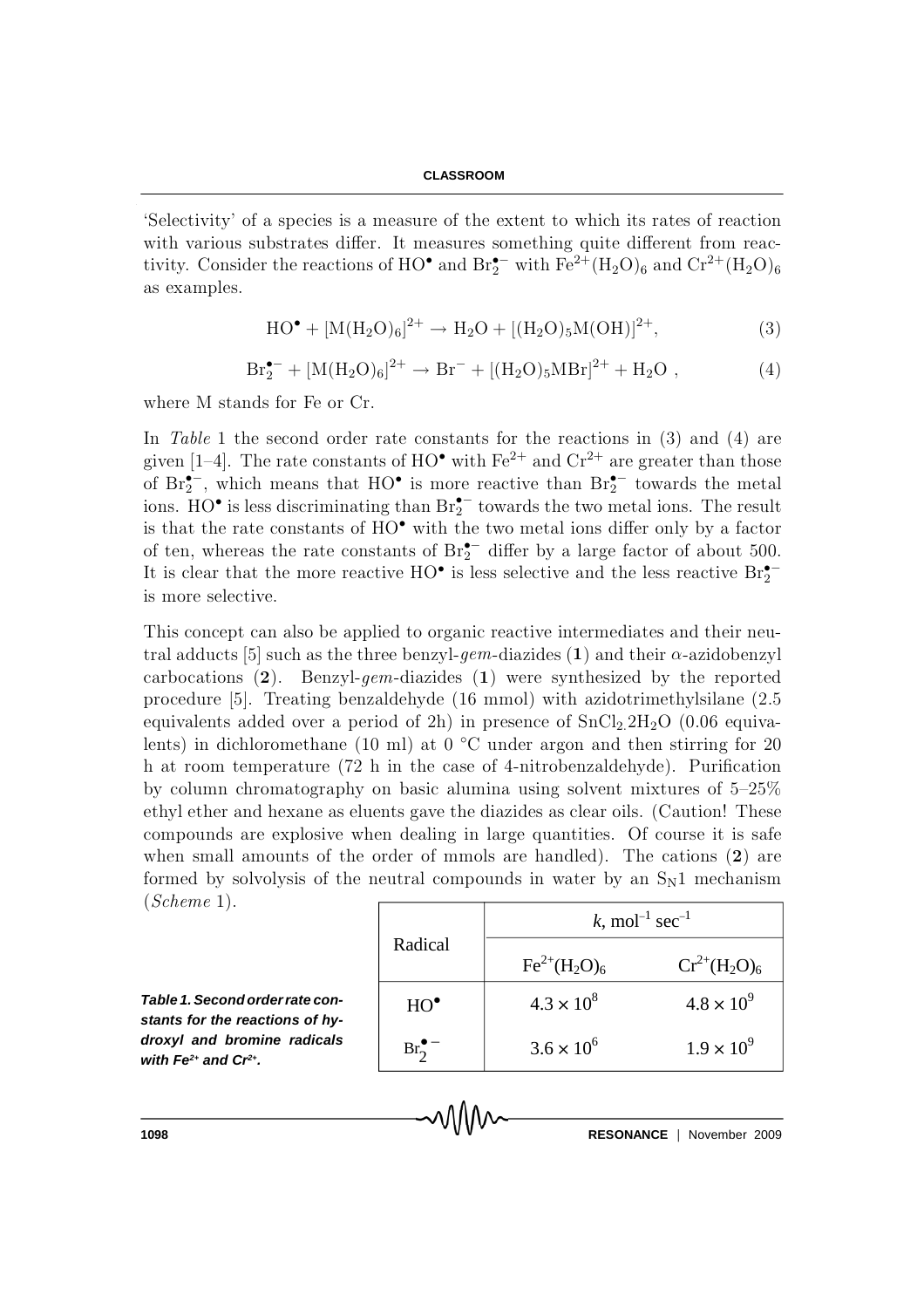



The formation of the carbocation intermediate  $(2)$  is supported by measuring the effect of added azide common ion on the rates of solvolysis  $(k_{\text{solvolysis}}/\text{sec})$ . The final product benzaldehydes (4) are formed through highly unstable  $\alpha$ -azidohydrin intermediates  $(3)$  by the elimination of hydrozoic acid.

The azide ion is a very reactive nucleophile and reacts at diffusion level rate constants  $(k_{az})$  with almost all carbocations as determined by flash photolysis technique [6].

The selectivities  $\frac{k_{\text{az}}}{k_{\text{H}_2\text{O}}}$  were determined for the cations by studying the common ion inhibition on rates of solvolysis by added azide ion, using the following equation derived for the mechanism given above and applying steady state treatment to the intermediate  $\alpha$ -azidobenzyl cation.

$$
\frac{k_{\text{solvolysis}}}{k_{\text{obsd}}} = \left(\frac{k_{\text{az}}}{k_{\text{H}_2\text{O}}}\right) \left[N_3^-\right] + 1.
$$

Here  $k_{\text{solvolysis}}$  is the rate constant in the absence of added azide ion and  $k_{\text{obsd}}$  is that observed in the presence of added azide ion.

For Y = 4-CH<sub>3</sub>O,  $\frac{k_{az}}{k_{H_2O}} = \frac{5 \times 10^9}{5.8 \times 10^5} = 8,600 \text{ mol}^{-1}$ , so this cation is highly selective in reacting with the two nucleophiles, i.e., azide ion and water. For Y = 4-NO<sub>2</sub>,  $\frac{k_{az}}{k_{H_2O}}$  $=\frac{5\times10^9}{8.6\times10^8}$   $\approx 6$  mol<sup>-1</sup>, indicating little selectivity towards the two nucleophiles.

For  $Y = 4-H$ , this ratio is 86 and its selectivity lies between selectivities of the other two (see Table 2). The selectivity and reactivity of the three cations are not only dependent on the high differences of reactivity of the two nucleophiles, azide ion and water, but also on the differences in the stabilities of the three cations  $(2 \text{ with } Y = 4-\text{NO}_2, 4-\text{H} \text{ and } 4-\text{CH}_3\text{O})$  which is attributable to the differences in

MMW

RESONANCE | November 2009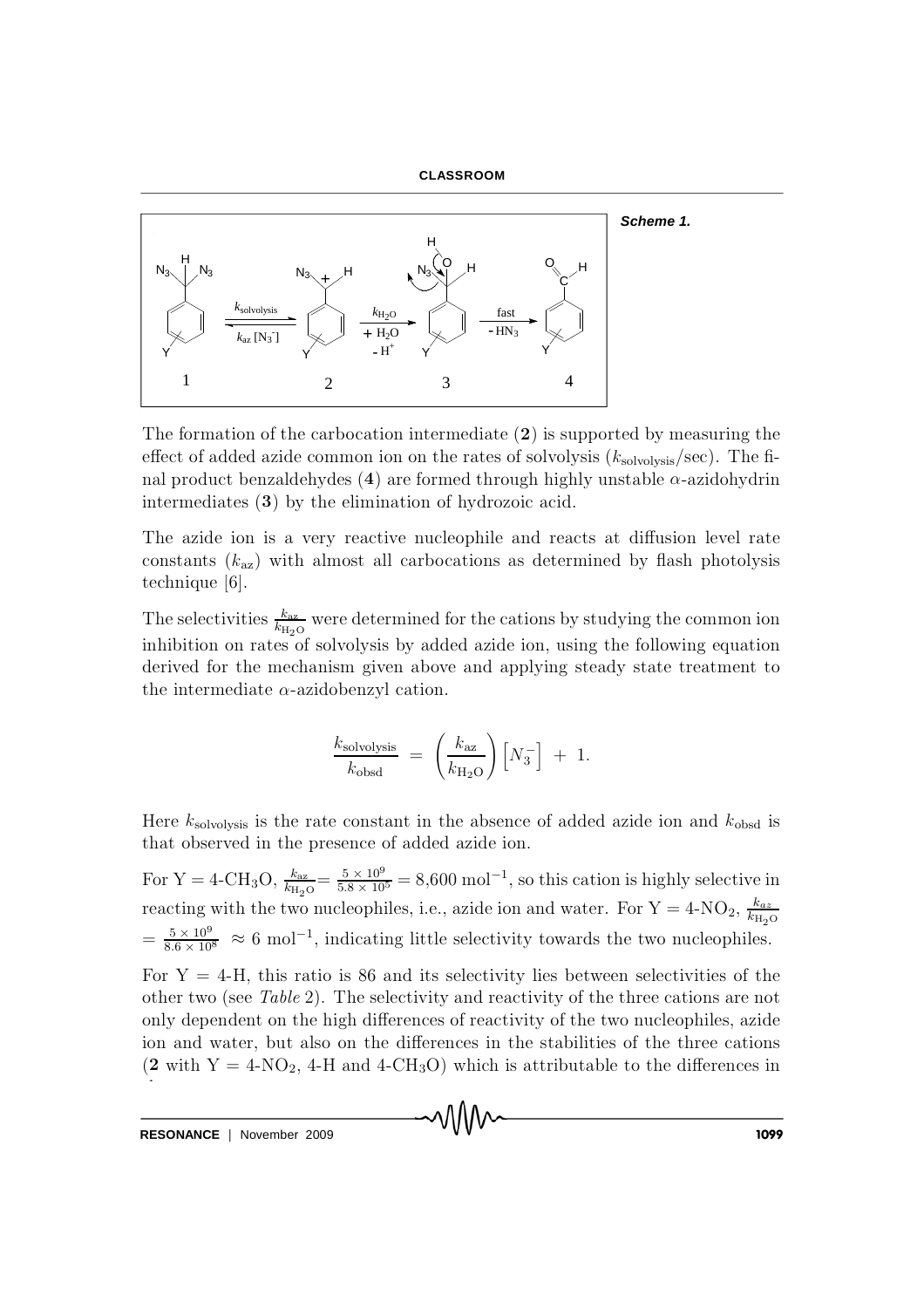## **CLASSROOM**

| Y                       |                                            |                                                                                                  | $\begin{array}{ccc} k_{\text{solvolysis}} & k_{\text{az}} & K_{\text{eq}} = & k_{\text{solvolysis}}/k_{\text{az}} & k_{\text{H}_2\text{O}}\,,\,\text{sec}^{-1} & \frac{k_{\text{az}}}{k_{\text{H}_2\text{O}}} \,,\,\text{mol}^{-1} \end{array}$ |             |
|-------------------------|--------------------------------------------|--------------------------------------------------------------------------------------------------|-------------------------------------------------------------------------------------------------------------------------------------------------------------------------------------------------------------------------------------------------|-------------|
|                         |                                            | $4-\text{NO}_2$ $4.9 \times 10^{-7}$ $5 \times 10^{9}$ $9.8 \times 10^{-17}$ $8.6 \times 10^{8}$ |                                                                                                                                                                                                                                                 | $\approx 6$ |
|                         |                                            | 4-H $3.9 \times 10^{-4}$ $5 \times 10^{9}$ $7.8 \times 10^{-14}$ $5.8 \times 10^{7}$             |                                                                                                                                                                                                                                                 | 86          |
| $4\text{-CH}_3\text{O}$ | 0.62 $5 \times 10^9$ $1.2 \times 10^{-10}$ |                                                                                                  | $5.8 \times 10^{5}$                                                                                                                                                                                                                             | 8,600       |

*Table 2. Rate and equilibrium constants for the formation and reactions of azidobenzyl cations* **(2)** *from their neutral compounds* **(1)** *in water at 25 <sup>o</sup>C. The data are from [ 5].*

the resonance effects of the substituents, the methoxy and the nitro groups, as shown below.

The lone pair of electrons on oxygen of the methoxy group stabilizes the cation and hence, 4-methoxyazidobenzyl cation  $(2a)$  is more selective (Scheme 2). In this case the selectivity between azide ion and water is  $8,600:1$ .

In 4-nitroazidobenzyl cation  $(2b)$  the magnitude of the positive charge increases due to -M effect of nitro group, hence it is more reactive and so less selective. Here the selectivity between azide ion and water is only 6:1.

The unsubstituted cation lies in between these two, whose selectivity between azide ion and water is moderate, i.e., 86:1.